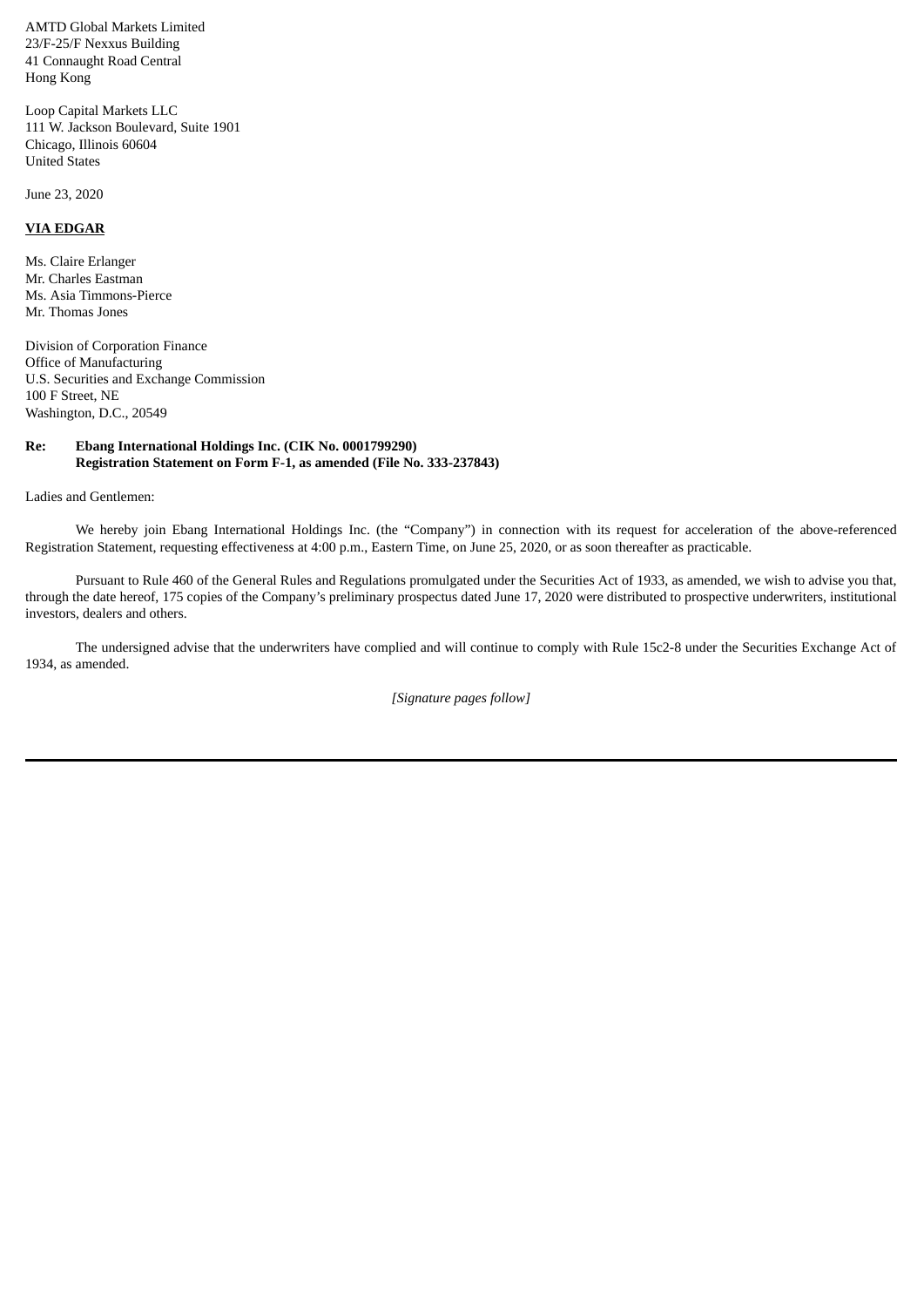Very truly yours,

As a representative of the several underwriters

## **AMTD Global Markets Limited**

By: /s/ Cheung Ming Lin Name in Print: Cheung Ming Lin Title: Managing Director

*[Signature Page to the Acceleration Request]*